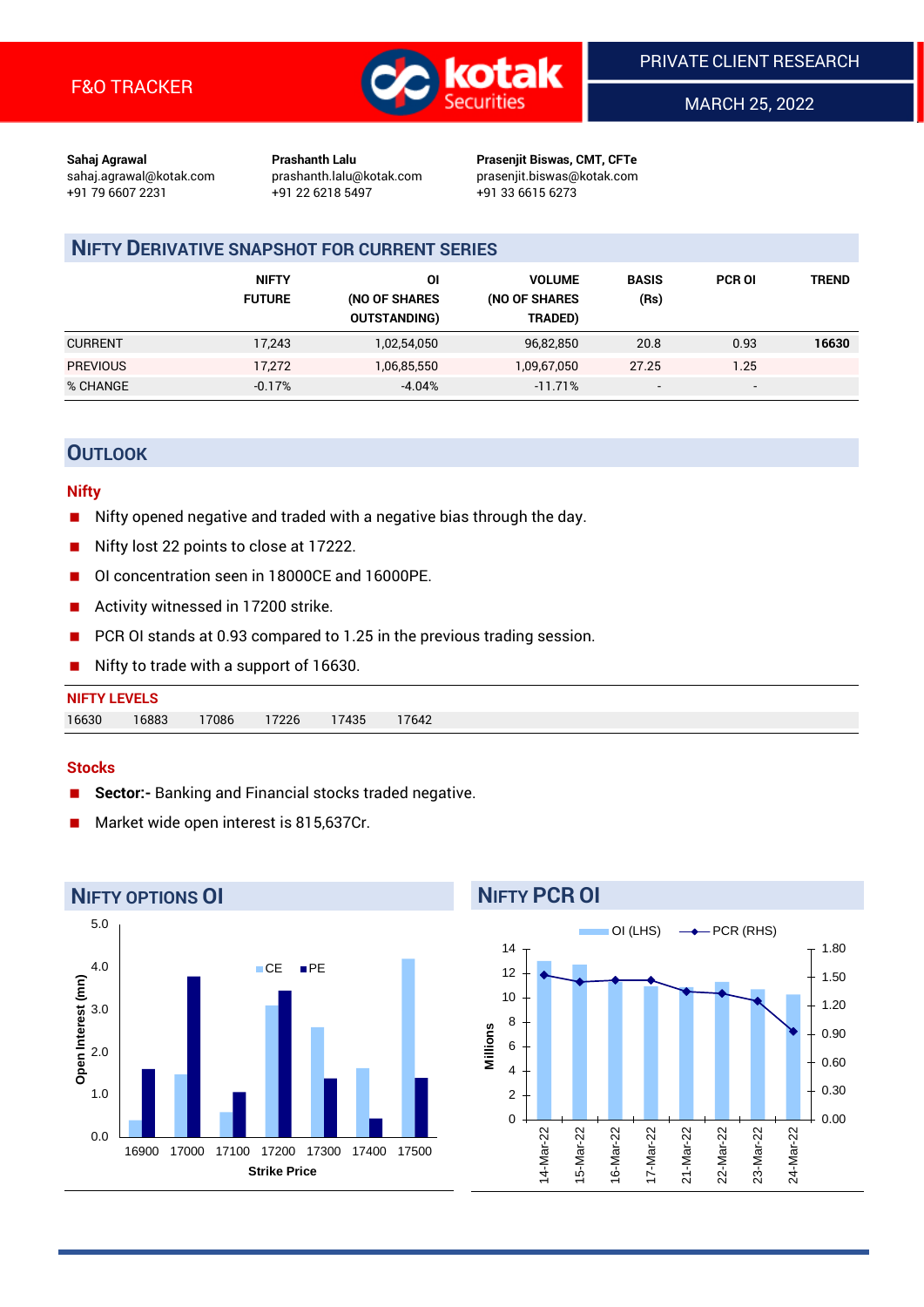# **FUTURE STATISTICS**

| <b>OI INCREASE</b> |       |              |                  | <b>OI DECREASE</b> |         |             |                  |
|--------------------|-------|--------------|------------------|--------------------|---------|-------------|------------------|
| <b>SYMBOL</b>      | ΟI    | ΟI           | <b>PRICE CHG</b> | <b>SYMBOL</b>      | ΟI      | ΟI          | <b>PRICE CHG</b> |
|                    | (%)   | (SHARES)     | (%)              |                    | (%)     | (SHARES)    | $(\%)$           |
| <b>KOTAKBANK</b>   | 35.4% | 1,97,43,600  | $-3.1%$          | <b>GNFC</b>        | $-5.9%$ | 31,65,500   | 2.8%             |
| <b>LTTS</b>        | 20.5% | 7,53,200     | 2.8%             | <b>HONAUT</b>      | $-5.0%$ | 9,660       | $-0.5%$          |
| <b>OBEROIRLTY</b>  | 13.8% | 34,44,700    | 0.8%             | M&M                | $-3.6%$ | 1,46,62,200 | $-1.1%$          |
| <b>CROMPTON</b>    | 13.2% | 55.92.400    | $-2.2%$          | <b>GAIL</b>        | $-3.1%$ | 3,69,29,400 | 2.4%             |
| <b>PERSISTENT</b>  | 11.9% | 3,79,500     | 3.3%             | <b>INDIGO</b>      | $-3.1%$ | 31,42,500   | 1.7%             |
| L&TFH              | 11.9% | 7,74,06,776  | $-8.3%$          | <b>HAVELLS</b>     | $-2.8%$ | 49,16,500   | 0.4%             |
| <b>NTPC</b>        | 11.6% | 5,49,93,600  | 1.5%             | <b>JSWSTEEL</b>    | $-2.8%$ | 3,33,46,350 | 1.5%             |
| COROMANDEL         | 11.5% | 12,78,125    | $-1.7%$          | <b>DELTACORP</b>   | $-2.7%$ | 1,45,61,300 | 2.3%             |
| <b>IDFCFIRSTB</b>  | 11.0% | 22,36,09,500 | $-1.7%$          | <b>BALRAMCHIN</b>  | $-2.6%$ | 72,99,200   | $-0.9%$          |
| <b>BSOFT</b>       | 11.0% | 46.42.300    | 2.7%             | <b>HEROMOTOCO</b>  | $-2.6%$ | 31.40.700   | 0.7%             |

# **CASH STATISTICS**

| <b>TOP VOLUMES</b> |                      |              |              |  |  |  |  |  |
|--------------------|----------------------|--------------|--------------|--|--|--|--|--|
| <b>SYMBOL</b>      | <b>TRADED SHARES</b> | <b>VALUE</b> | <b>CLOSE</b> |  |  |  |  |  |
|                    | (QTY)                | (IN LAKHS)   |              |  |  |  |  |  |
| <b>KOTAKBANK</b>   | 1,97,10,178          | 3,37,479     | 1,714        |  |  |  |  |  |
| <b>ZEEL</b>        | 8,67,72,872          | 2,58,652     | 299          |  |  |  |  |  |
| <b>RELIANCE</b>    | 60,77,153            | 1,55,441     | 2,579        |  |  |  |  |  |
| <b>HDFCBANK</b>    | 1,00,80,022          | 1,46,074     | 1,443        |  |  |  |  |  |
| <b>TATASTEEL</b>   | 94,60,527            | 1,27,582     | 1,351        |  |  |  |  |  |
| <b>ICICIBANK</b>   | 1,77,27,969          | 1,25,136     | 704          |  |  |  |  |  |
| <b>ITC</b>         | 3,82,39,419          | 97,239       | 255          |  |  |  |  |  |
| <b>HDFC</b>        | 39,94,199            | 92,923       | 2,311        |  |  |  |  |  |
| <b>SBIN</b>        | 1,81,74,877          | 88,955       | 487          |  |  |  |  |  |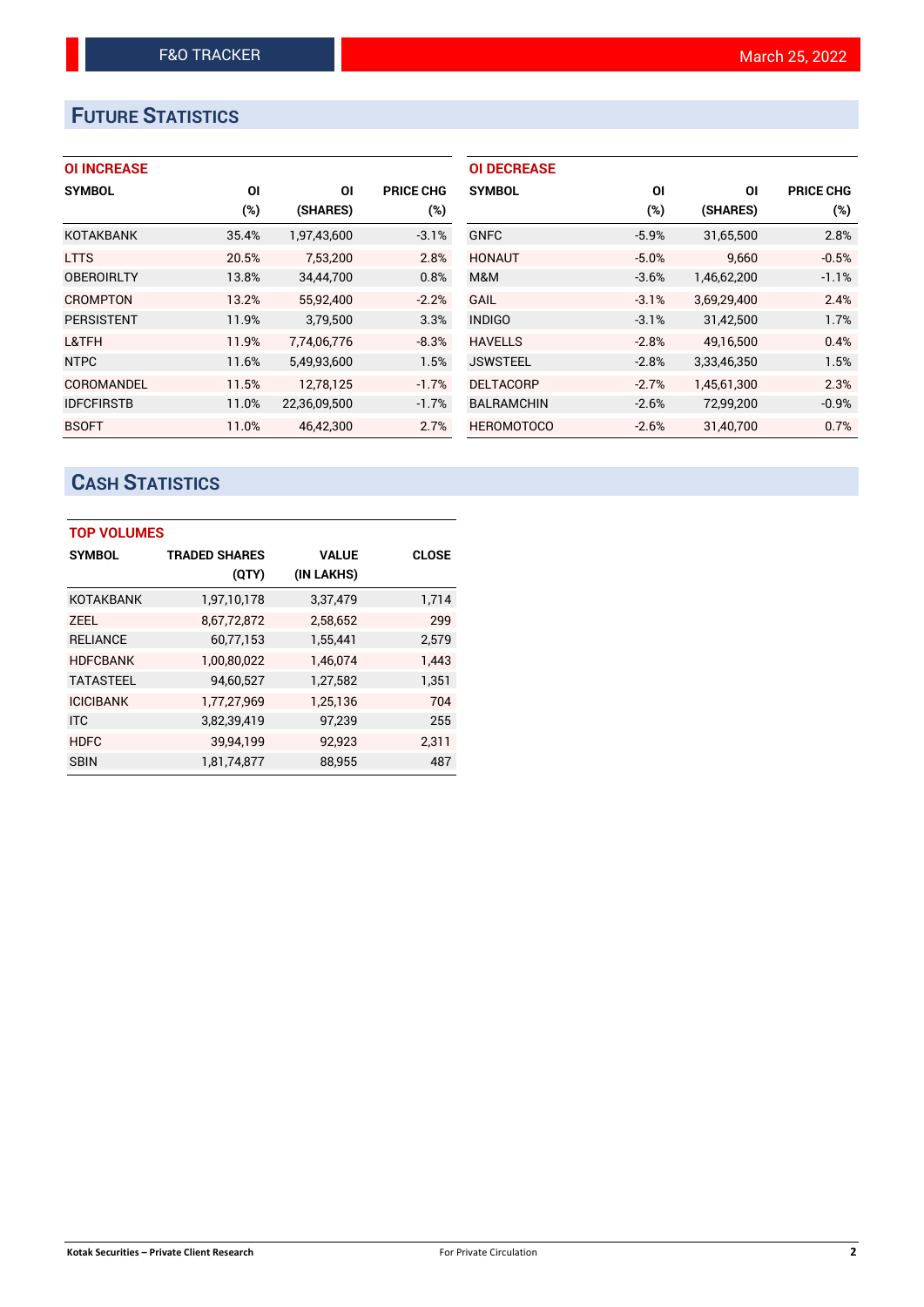# **OPTION STATISTICS**

## **SIGNIFICANT CALL OPEN INTEREST**

| <b>SYMBOL</b>     | <b>STRK</b>  | <b>OPTION</b> | <b>CLOSE</b> | <b>FUT</b>   | ΟI         |
|-------------------|--------------|---------------|--------------|--------------|------------|
|                   | <b>PRICE</b> | <b>TYPE</b>   | (RS)         | <b>CLOSE</b> | (SHARES)   |
| <b>NTPC</b>       | 135          | CE            | 1.6          | 136          | 408,00,600 |
| ONGC              | 200          | CF            | 0.5          | 178          | 166,24,300 |
| <b>IOC</b>        | 130          | CE            | 0.7          | 121          | 148,59,000 |
| ONGC              | 180          | CE            | 3.5          | 178          | 115,50,000 |
| <b>TATAMOTORS</b> | 500          | CE            | 0.8          | 434          | 206,51,100 |
| <b>MARUTI</b>     | 8,000        | CE            | 44.2         | 7,581        | 7,08,900   |
| ONGC              | 190          | CE            | 1.1          | 178          | 82,15,900  |
| <b>NTPC</b>       | 140          | CE            | 0.6          | 136          | 115,93,800 |
| <b>COALINDIA</b>  | 200          | CE            | 1.3          | 188          | 75,60,000  |
| <b>IOC</b>        | 125          | <b>CE</b>     | 1.2          | 121          | 73,06,000  |

## **SIGNIFICANT PUT OPEN INTEREST**

| <b>SYMBOL</b>     | <b>STRK</b><br><b>PRICE</b> | <b>OPTION</b><br>TYPE | <b>CLOSE</b><br>(RS) | <b>FUT</b><br><b>CLOSE</b> | ΟI<br>(SHARES) |
|-------------------|-----------------------------|-----------------------|----------------------|----------------------------|----------------|
| <b>ITC</b>        | 230                         | PF                    | 0.2                  | 254                        | 1,03,80,800    |
| <b>TATAMOTORS</b> | 400                         | <b>PE</b>             | 1.8                  | 434                        | 60,53,400      |
| <b>HINDALCO</b>   | 550                         | PF                    | 0.5                  | 622                        | 27,90,700      |
| <b>COALINDIA</b>  | 180                         | PF                    | 1.5                  | 188                        | 27,00,600      |
| <b>ITC</b>        | 240                         | PF                    | 0.6                  | 254                        | 83,36,000      |
| <b>TATAMOTORS</b> | 420                         | PF                    | 5.2                  | 434                        | 47.16.750      |
| <b>NTPC</b>       | 130                         | <b>PE</b>             | 0.2                  | 136                        | 33,85,800      |
| <b>ITC</b>        | 235                         | <b>PE</b>             | 0.3                  | 254                        | 74,24,000      |
| <b>MARUTI</b>     | 7,000                       | <b>PE</b>             | 25.5                 | 7,581                      | 1,70,700       |
| <b>HINDALCO</b>   | 600                         | <b>PE</b>             | 5.0                  | 622                        | 22,75,775      |

| SIGNIFICANT CALL OPEN INTEREST ADDITION |              |               |             |        |              | SIGNIFICANT PUT OPEN INTEREST ADDITION |              |               |             |        |              |
|-----------------------------------------|--------------|---------------|-------------|--------|--------------|----------------------------------------|--------------|---------------|-------------|--------|--------------|
| <b>SYMBOL</b>                           | STRK         | <b>OPTION</b> | <b>OPEN</b> | OI CHG | <b>CLOSE</b> | <b>SYMBOL</b>                          | <b>STRK</b>  | <b>OPTION</b> | <b>OPEN</b> | OI CHG | <b>CLOSE</b> |
|                                         | <b>PRICE</b> | <b>TYPE</b>   | <b>INT</b>  | (%)    | (Rs)         |                                        | <b>PRICE</b> | <b>TYPE</b>   | <b>INT</b>  | (%)    | (Rs)         |
| <b>ZEEL</b>                             | 400          | <b>CE</b>     | 10.17.000   | 33800% | 0.9          | <b>JINDALSTEL</b>                      | 530          | <b>PE</b>     | 5,25,000    | 10400% | 17.9         |
| <b>ZEEL</b>                             | 380          | <b>CE</b>     | 3.90.000    | 6400%  | 1.4          | <b>ZEEL</b>                            | 295          | <b>PE</b>     | 3.57.000    | 2875%  | 10.9         |
| <b>ZEEL</b>                             | 360          | <b>CE</b>     | 6,39,000    | 5225%  | 2.2          | <b>ZEEL</b>                            | 290          | <b>PE</b>     | 11,58,000   | 1145%  | 8.4          |
| <b>FSL</b>                              | 132          | <b>CE</b>     | 8.19.000    | 2525%  | 5.4          | <b>IDFC</b>                            | 62           | <b>PE</b>     | 1.90.000    | 850%   | 1.0          |
| <b>ZEEL</b>                             | 340          | <b>CE</b>     | 12,33,000   | 2063%  | 3.4          | <b>AUROPHARMA</b>                      | 710          | <b>PE</b>     | 1,24,500    | 774%   | 10.9         |
| <b>LTTS</b>                             | 5,300        | <b>CE</b>     | 1,36,000    | 1900%  | 58.5         | <b>ZEEL</b>                            | 285          | <b>PE</b>     | 2.10.000    | 536%   | 6.5          |
| L&TFH                                   | 97           | <b>CE</b>     | 2,85,568    | 1500%  | 0.2          | <b>ZEEL</b>                            | 280          | PE            | 21,06,000   | 409%   | 5.0          |
| <b>MARICO</b>                           | 480          | <b>CE</b>     | 1.23.000    | 1438%  | 9.7          | <b>RELIANCE</b>                        | 2,580        | PE.           | 2,09,250    | 360%   | 38.4         |
| <b>ZEEL</b>                             | 330          | <b>CE</b>     | 15,78,000   | 674%   | 4.7          | <b>DRREDDY</b>                         | 4,200        | PE            | 1,00,250    | 338%   | 33.7         |
| <b>ZEEL</b>                             | 325          | <b>CE</b>     | 3.78.000    | 600%   | 5.5          | <b>ZEEL</b>                            | 270          | PE.           | 17.64.000   | 329%   | 2.9          |

| <b>CALL OPTION VOLUMES</b> |              |               |                  | <b>PUT OPTION VOLUMES</b> |                  |              |               |                  |              |
|----------------------------|--------------|---------------|------------------|---------------------------|------------------|--------------|---------------|------------------|--------------|
| <b>SYMBOL</b>              | <b>STRK</b>  | <b>OPTION</b> | <b>CONTRACTS</b> | <b>CLOSE</b>              | <b>SYMBOL</b>    | <b>STRK</b>  | <b>OPTION</b> | <b>CONTRACTS</b> | <b>CLOSE</b> |
|                            | <b>PRICE</b> | <b>TYPE</b>   |                  | (Rs)                      |                  | <b>PRICE</b> | <b>TYPE</b>   |                  | (Rs)         |
| <b>RELIANCE</b>            | 2,600        | <b>CE</b>     | 51,948           | 30.3                      | <b>RELIANCE</b>  | 2,500        | PE            | 21,150           | 12.3         |
| <b>RELIANCE</b>            | 2.560        | <b>CE</b>     | 32.849           | 50.4                      | <b>KOTAKBANK</b> | 1,700        | <b>PE</b>     | 14.039           | 24.9         |
| <b>TATASTEEL</b>           | 1,360        | <b>CE</b>     | 26,337           | 28.0                      | <b>RELIANCE</b>  | 2,540        | PE            | 13,837           | 22.1         |
| <b>ZEEL</b>                | 300          | <b>CE</b>     | 26.080           | 12.7                      | <b>TATASTEEL</b> | 1,300        | <b>PE</b>     | 10.049           | 11.4         |
| <b>RELIANCE</b>            | 2,580        | <b>CE</b>     | 25,587           | 39.7                      | <b>RELIANCE</b>  | 2,520        | <b>PE</b>     | 8,381            | 16.4         |
| <b>RELIANCE</b>            | 2.540        | <b>CE</b>     | 23,441           | 62.8                      | <b>RELIANCE</b>  | 2.400        | <b>PE</b>     | 7.941            | 4.5          |
| <b>TATASTEEL</b>           | 1,340        | <b>CE</b>     | 21,135           | 37.5                      | <b>RELIANCE</b>  | 2,560        | PE            | 7,900            | 29.7         |
| <b>DRREDDY</b>             | 4.300        | <b>CE</b>     | 19.870           | 94.8                      | <b>KOTAKBANK</b> | 1,720        | <b>PE</b>     | 7,558            | 33.6         |
| <b>TATASTEEL</b>           | 1,400        | <b>CE</b>     | 17,544           | 13.9                      | <b>SUNPHARMA</b> | 900          | PE            | 7,052            | 8.1          |
| <b>NTPC</b>                | 135          | <b>CE</b>     | 16,334           | 1.6                       | TATASTEEL        | 1.340        | PE            | 6.892            | 26.6         |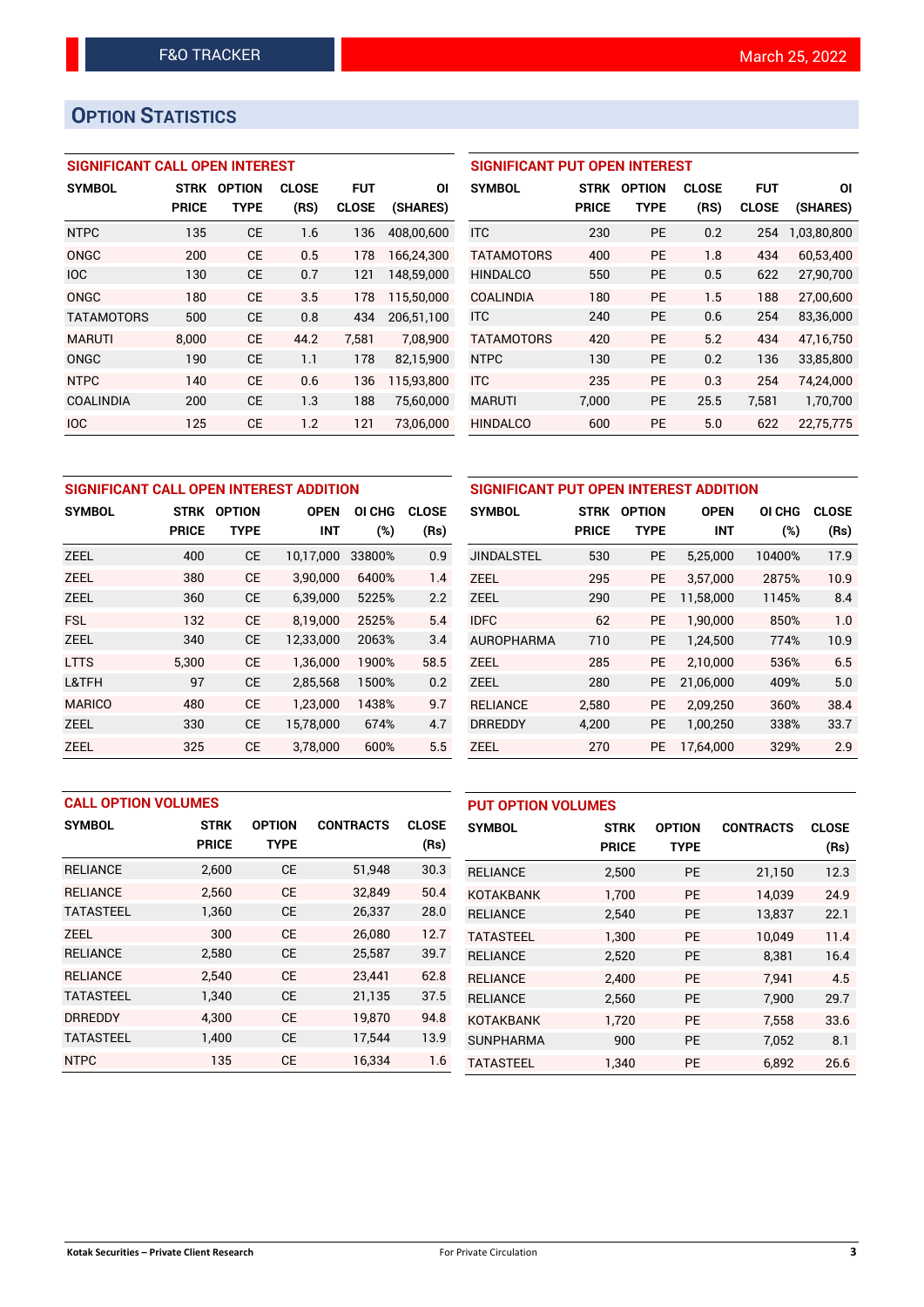### **RATING SCALE (PRIVATE CLIENT GROUP)**

- **BUY**  Stock/Index looks strong from the expiry/near term perspective and is expected to gain on the basis of technical and/or derivative parameters. Time frame is minimum of current expiry and in certain cases extend to the next series depending on the stock behaviour. Strict stop loss needs to be adhered to for every buy/long recommendation given.
- **SELL** Stock/Index looks weak from the expiry/near term perspective and is expected to gain on the basis of technical and/or derivative parameters. Time frame is minimum of current expiry and in certain cases extend to the next series depending on the stock behaviour. Strict stop loss needs to be adhered to for every sell/short recommendation given.

#### **FUNDAMENTAL RESEARCH TEAM (PRIVATE CLIENT GROUP)**

**Shrikant Chouhan Arun Agarwal Amit Agarwal, CFA Hemali Dhame** shrikant.chouhan@kotak.com arun.agarwal@kotak.com agarwal.amit@kotak.com Hemali.Dhame@kotak.com +91 22 6218 5408 +91 22 6218 6443 +91 22 6218 6439 +91 22 6218 6433

Metals & Mining, Midcap Pharmaceuticals Pharmaceuticals Research Associate Support Executive<br>
iatin.damania@kotak.com purvi.shah@kotak.com rini.mehta@kotak.com k.kathirvelu@kotak.com jatin.damania@kotak.com

**Sumit Pokharna** Pankaj Kumar<br>Oil and Gas, Information Tech Construction, sumit.pokharna@kotak.com pankajr.kumar@kotak.com +91 22 6218 6438 +91 22 6218 6434

+91 22 6218 6440 +91 22 6218 6432 +91 80801 97299 +91 22 6218 6427

Construction, Capital Goods & Midcaps

Transportation, Paints, FMCG

**Jatin Damania Purvi Shah Rini Mehta K. Kathirvelu**

## **TECHNICAL RESEARCH TEAM (PRIVATE CLIENT GROUP)**

**Shrikant Chouhan Amol Athawale Sayed Haider** [shrikant.chouhan@kotak.com](mailto:shrikant.chouhan@kotak.com) [amol.athawale@kotak.com](mailto:amol.athawale@kotak.com) Research Associate +91 22 6218 5408 +91 20 6620 3350 [sayed.haider@kotak.com](mailto:sayed.haider@kotak.com)

+91 22 62185498

#### **DERIVATIVES RESEARCH TEAM (PRIVATE CLIENT GROUP)**

+91 79 6607 2231 +91 22 6218 5497 +91 33 6615 6273

**Sahaj Agrawal Prashanth Lalu Prasenjit Biswas, CMT, CFTe** [prasenjit.biswas@kotak.com](mailto:prasenjit.biswas@kotak.com)